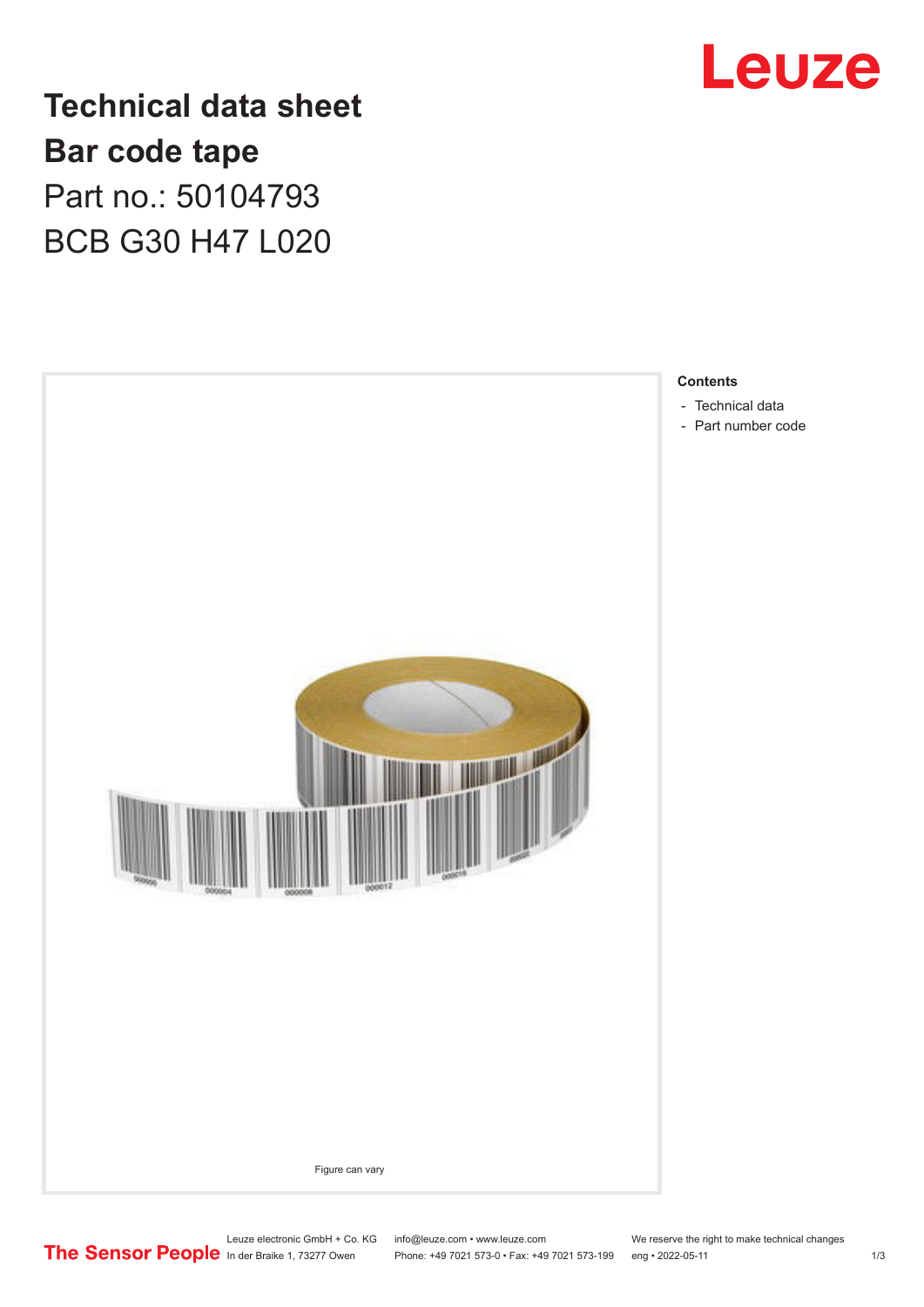## <span id="page-1-0"></span>**Technical data**

# Leuze

#### **Basic data**

| Suitable for |  |
|--------------|--|
|              |  |

BPS 300i series bar code positioning system BPS 8 series bar code positioning system

#### **Mechanical data**

| Dimension (H x L)                           | 47 mm x 20,000 mm         |
|---------------------------------------------|---------------------------|
| <b>Grid dimension</b>                       | $30 \text{ mm}$           |
| <b>Mechanical properties</b>                | Moisture resistant        |
|                                             | Partly chemical resistant |
|                                             | Scratch resistant         |
|                                             | UV resistant              |
|                                             | Wipe resistant            |
| <b>Adhesive</b>                             | Acrylate adhesive         |
| <b>Strength of adhesive</b>                 | $0.1$ mm                  |
| <b>Manufacturing process</b>                | Filmsetting               |
| Chemical resistance (at 23 °C over 24<br>h) | Diesel oil                |
|                                             | Heptane                   |
|                                             | White spirit              |
| Curing                                      | 72 h                      |

#### **Classification**

| <b>Customs tariff number</b> | 90178010 |
|------------------------------|----------|
| <b>ECLASS 5.1.4</b>          | 27280190 |
| <b>ECLASS 8.0</b>            | 27280190 |
| <b>ECLASS 9.0</b>            | 27280192 |
| ECLASS 10.0                  | 27280192 |
| ECLASS 11.0                  | 27280192 |
| ECLASS 12.0                  | 27280192 |
| <b>ETIM 5.0</b>              | EC002498 |
| <b>ETIM 6.0</b>              | EC003015 |
| <b>ETIM 7.0</b>              | EC003015 |

#### **Environmental data**

| Ambient temperature, operation          | $-40$ 120 °C               |
|-----------------------------------------|----------------------------|
| <b>Processing temperature</b>           | 045 °C                     |
| Recommended processing tempera-<br>ture | 10 $25 °C$                 |
| <b>Resistance</b>                       | Humidity                   |
|                                         | Salt spray fog (150 h/5 %) |
|                                         | UV light                   |
| <b>Property of base</b>                 | Clean                      |
|                                         | Dry                        |
|                                         | Free of grease             |
|                                         | Smooth                     |

### **Part number code**

Part designation: **BCB AAA BBB CCCC DDDD E**

| <b>BCB</b>  | <b>Bar code tape</b>                                                                                                                                                                                                                                                                                              |
|-------------|-------------------------------------------------------------------------------------------------------------------------------------------------------------------------------------------------------------------------------------------------------------------------------------------------------------------|
| <b>BCB</b>  | <b>Series</b><br>BCB: Bar code tape                                                                                                                                                                                                                                                                               |
| <b>AAA</b>  | Grid / grid dimension<br>G30: 30 mm<br>G40: 40 mm                                                                                                                                                                                                                                                                 |
| <b>BBB</b>  | Tape height / special height<br>H25: height 25 mm<br>H47: height 47 mm<br>SH1: special height, individually between 20 - 32 mm<br>SH2: special height, individually between 33 - 47 mm<br>SH3: special height, individually between 48 - 70 mm<br>SH4: special height, individually between 71 - 140 mm           |
| <b>CCCC</b> | Tape length / special length<br>Lxxx: tape length in mm<br>SL: Special length                                                                                                                                                                                                                                     |
| <b>DDDD</b> | <b>Options</b><br>TWIN: two identical printed tapes<br>MVS: Measurement Value Switch (color red)<br>MV0: Measurement Value Zero (color yellow)<br>ML: Marker label<br>RW: Reverse Winding (changed winding direction, the smallest position value is inside on the wrapping core)<br>RK: Repair Kit (repair tape) |